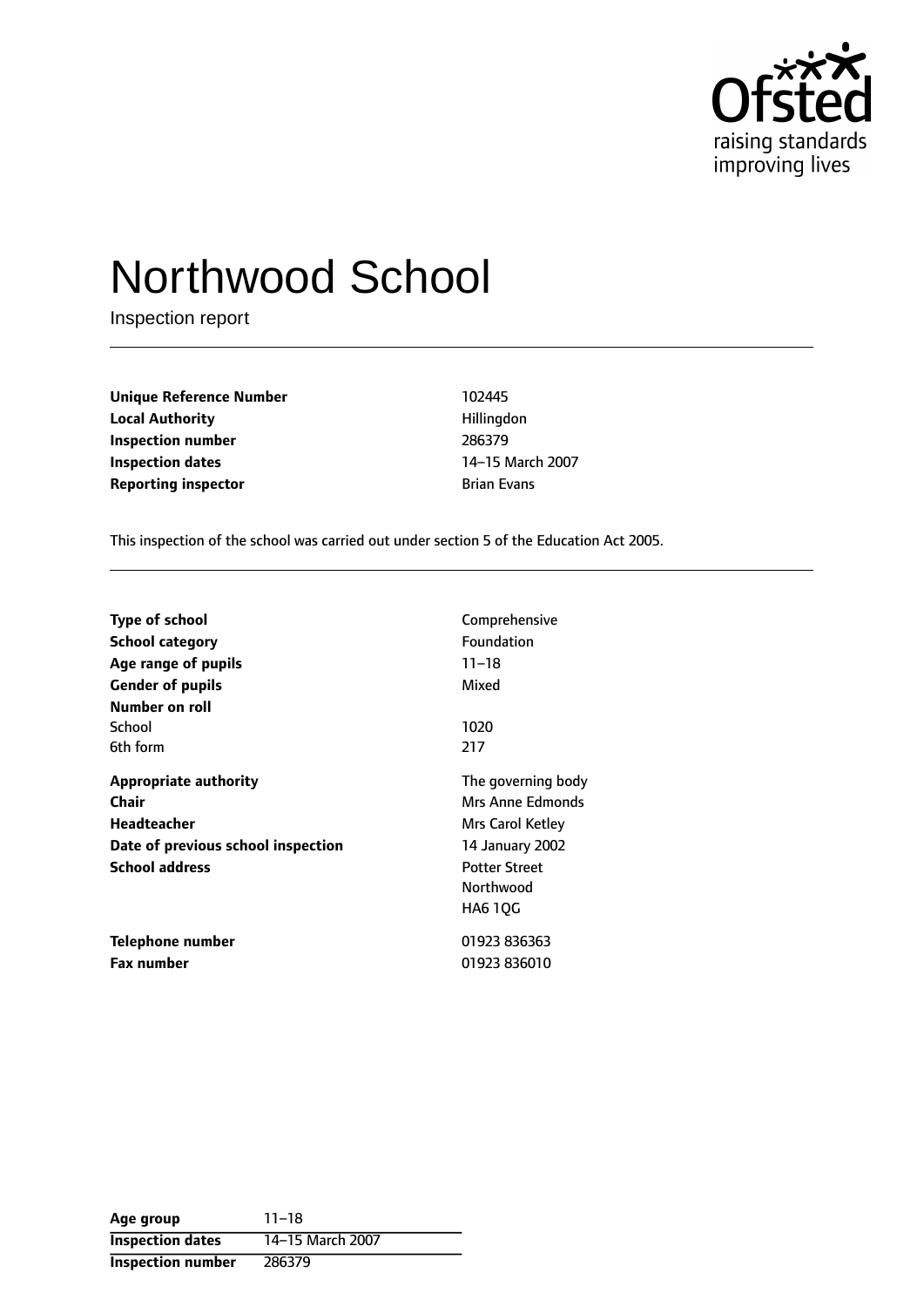.

© Crown copyright 2007

#### Website: www.ofsted.gov.uk

This document may be reproduced in whole or in part for non-commercial educational purposes, provided that the information quoted is reproduced without adaptation and the source and date of publication are stated.

Further copies of this report are obtainable from the school. Under the Education Act 2005, the school must provide a copy of this report free of charge to certain categories of people. A charge not exceeding the full cost of reproduction may be made for any other copies supplied.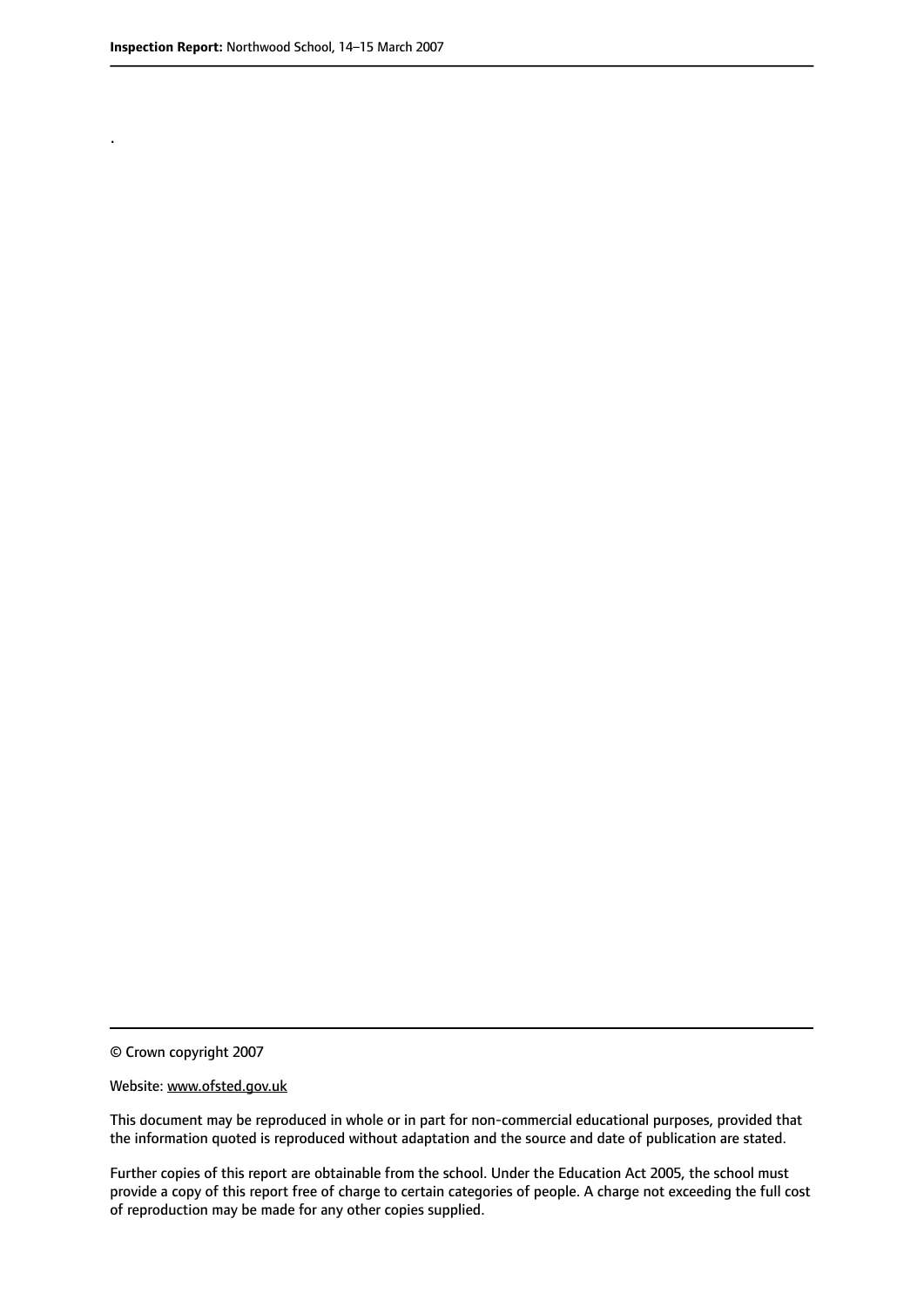# **Introduction**

The inspection was carried out by four Additional Inspectors.

## **Description of the school**

Students from a wide range of backgrounds start at the school with levels of attainment that are generally just below average. Many students travel some distance to school. Well over two-thirds of students are White British and there is a broad mix of other ethnic minority backgrounds. An increasing number of students have English as an additional language. The proportion of students eligible for free school meals is above average. The proportion of students identified with learning difficulties and with statement of educational needs is above average. Staff turnover has been high and recruitment difficult in some subjects. The school roll is falling and a higher than usual numbers of students join or leave the school other than at the usual times. The school became a business and enterprise specialist college in September 2004.

#### **Key for inspection grades**

| Grade 1 | Outstanding  |
|---------|--------------|
| Grade 2 | Good         |
| Grade 3 | Satisfactory |
| Grade 4 | Inadequate   |
|         |              |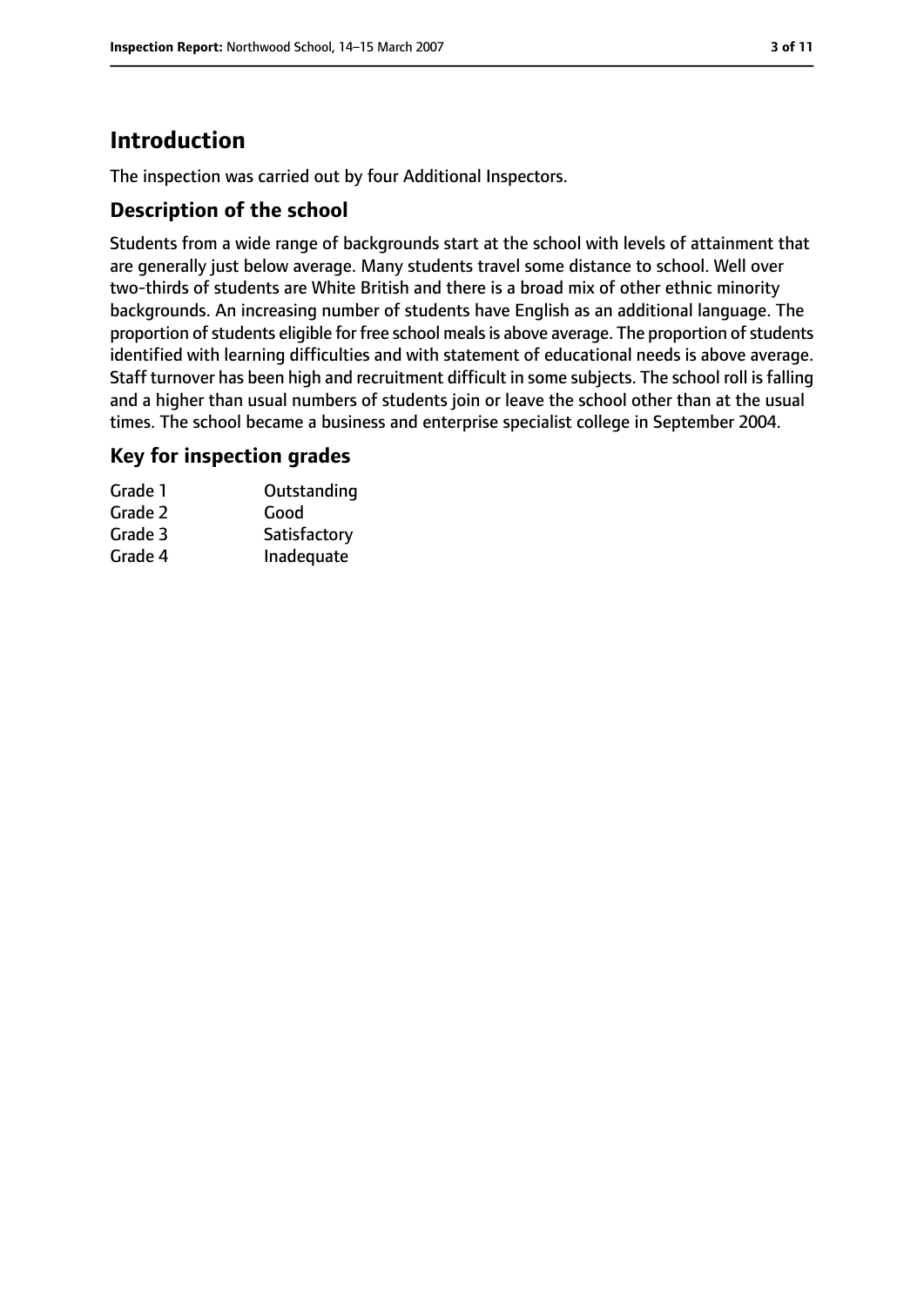# **Overall effectiveness of the school**

#### **Grade: 4**

The school accurately identifies its effectiveness as inadequate though there has been significant improvement since the beginning of the school year. Standards are below average and all groups of students underachieve especially in English, mathematics and science by the end of Years 9 and 11. However, there are also pockets of high achievement and standards are improving. For example, in 2006 more than three quarters of the pupils entered for art and design, textiles, geography and history attained higher grades at GCSE level. Northwood provides a satisfactory standard of education overall and is capable of making further improvement. Difficulties in recruiting staff in 2005-06 have largely been resolved. New senior staff, including two deputy headteachers, are having a positive impact on standards. Improvement since the last inspection is unsatisfactory because there is still much leeway to make up on past underachievement. One parent had a number of concerns but stated that there had been improvement because 'senior staff are now more approachable and respected by students'.

Personal development and well-being are satisfactory. Relationships support learning satisfactorily. Attendance is unacceptably low in spite of determined efforts by the school and is one of the reasons that some students underperform. Care, support and guidance are satisfactory and students generally feel safe and have reasonably healthy lifestyles. School assessment data on students' progress is analysed well but not always used effectively to raise their performance. Teaching and learning vary from outstanding to inadequate but typically are satisfactory. Overall, most students enjoy school even though they sometimes find a number of otherwise satisfactory lessons to be boring. One student stated that 'we work well for some teachers but not for others.' Parents and students confirm inspectors' evidence that in some lessons the off-task chatter of a few disrupts the learning of others. The curriculum is satisfactory. Vocational courses and work-related opportunities help students to gain adequate skills for their future training and employment. The school's business and enterprise specialism is having a good impact on helping students to enjoy learning about the world of work.

The leadership and management of the school are satisfactory and improving. Good strategies for communicating the school's vision to staff and students have been introduced. For example, student councillors are currently constructively contributing to next year's school development plan. Good policies are in place to improve students' progress but these are not yet being implemented consistently by all staff and there is still a legacy of underachievement.

In accordance with 13(3) of the Education Act 2005, HMCI is of the opinion that this school requires significant improvement, because it is performing significantly less well than in all the circumstances it could reasonably be expected to perform. The school is therefore given a notice to improve. Significant improvement is required in attendance and in relation to achievement in English, mathematics and science, especially in Years 7 to 9.

#### **Effectiveness and efficiency of the sixth form**

#### **Grade: 3**

The sixth form is satisfactory. Standards in the sixth form are average and achievement is satisfactory overall. In 2006 almost all students gained a pass and over a half gained A or B grades in art and design, drama, mathematics and politics. All students passed their vocational qualifications. Over 50 students passed psychology in 2006 - the most popular subject. Teaching and learning in areas such as theatre studies and art and design are good but in many other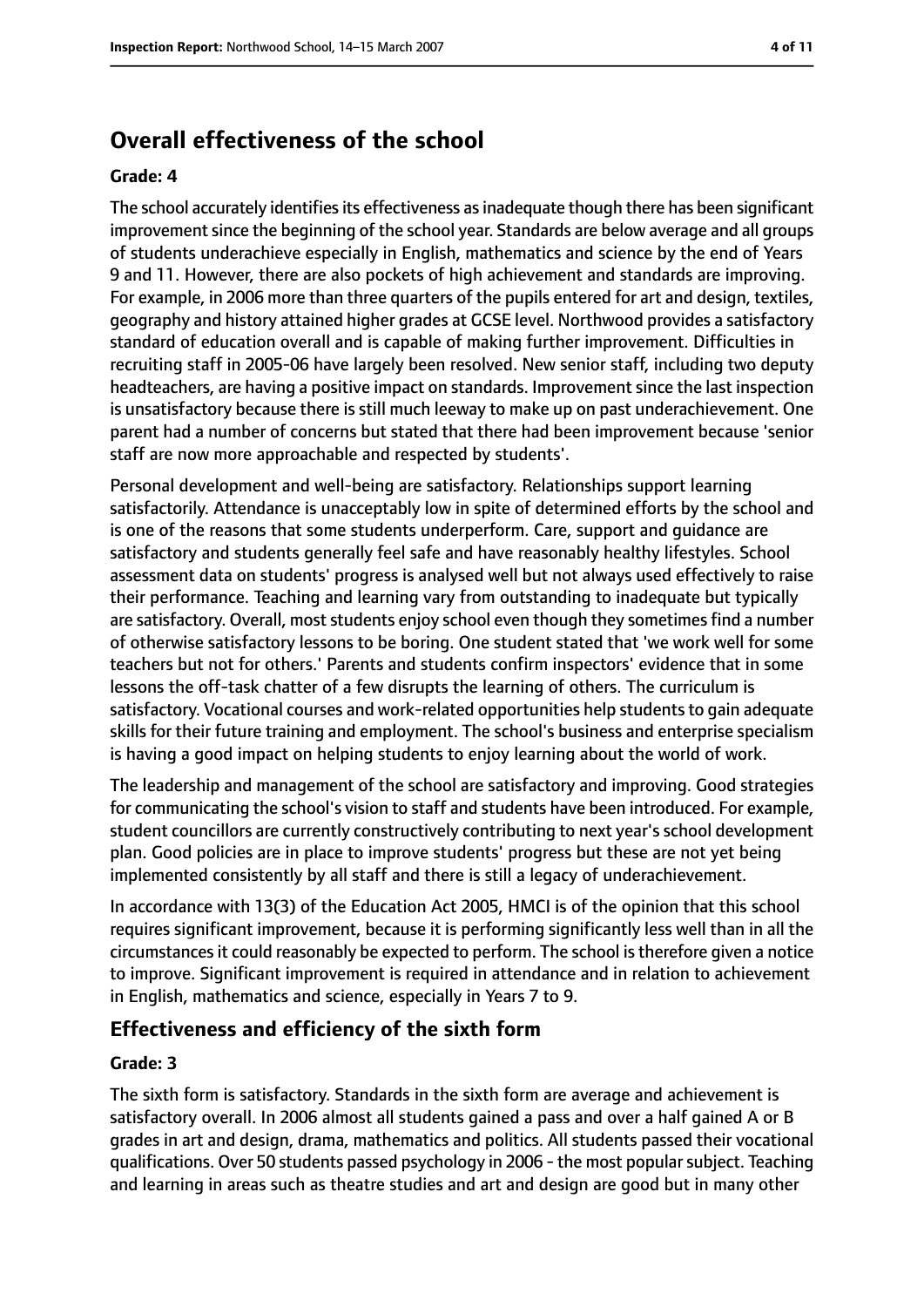subjects students lack skills as independent learners. Care and guidance are good. Students feel well supported by their tutors and are appreciative of the guidance they receive when applying for university. Students make a good contribution to the life of the school by acting as mentors to younger students, as junior sports leaders and as organisers of activities which raise money for charities. Curriculum enrichment activities are satisfactory and include, for example, monthly visits to the theatre. The head of sixth manages the sixth form well and has set up effective systems for evaluating and monitoring the progress of individual students.

## **What the school should do to improve further**

- Improve achievement in English, mathematics and science, especially in Years 7 to 9.
- Improve attendance.
- Improve teaching and learning so that a greater proportion of lessons are good or better.

# **Achievement and standards**

#### **Grade: 4**

#### **Grade for sixth form: 3**

Standards are below average and students' achievement is inadequate. Standards in Year 9 English, mathematics and science tests have been below average for three years, especially in English in 2006. Students significantly underachieved in all these subjects and the school did not meet its targets in 2006. In 2005, students with learning difficulties and disabilities, and those of Indian heritage, made slightly better progress than their peers. GCSE results improved in 2006 and one third of students attained five higher grades including English and mathematics. Nevertheless, a higher percentage attained this measure in 2004. Students underachieved in these subjects, especially boys in English. In many other subjects GCSE results are much better. With several new members of staff in the English, mathematics, science and ICT departments, standards are improving. Students are making progress closer to that predicted by their attainment on entry but there is much ground to make up. Underachievement in recent years has been due mainly to weaknesses in teaching which are now being resolved. Students of average and below average ability have weak writing skills which affects their performance in tests and examinations.

# **Personal development and well-being**

#### **Grade: 3**

#### **Grade for sixth form: 3**

Spiritual, moral, social and cultural development is satisfactory. Relationships with adults are satisfactory and students respect teachers who, they said, 'treat us like adults'. Although there are some concerns about behaviour, most students show satisfactory attitudes to learning and the number of students excluded from school has fallen significantly. Students feel safe in school and assert that the infrequent incidents of bullying are dealt with promptly and relationships between students from different backgrounds and cultures are good. One student stated that 'the school community is excellent and everyone is really friendly'. Despite the improved procedures to monitor and improve attendance, it is still very low and adversely affects achievement. Students know about the benefits of leading healthy lifestyles, though many do not choose to eat healthily in the canteen. Many students participate eagerly in sporting activities. The school council provides a good forum for students to air their views.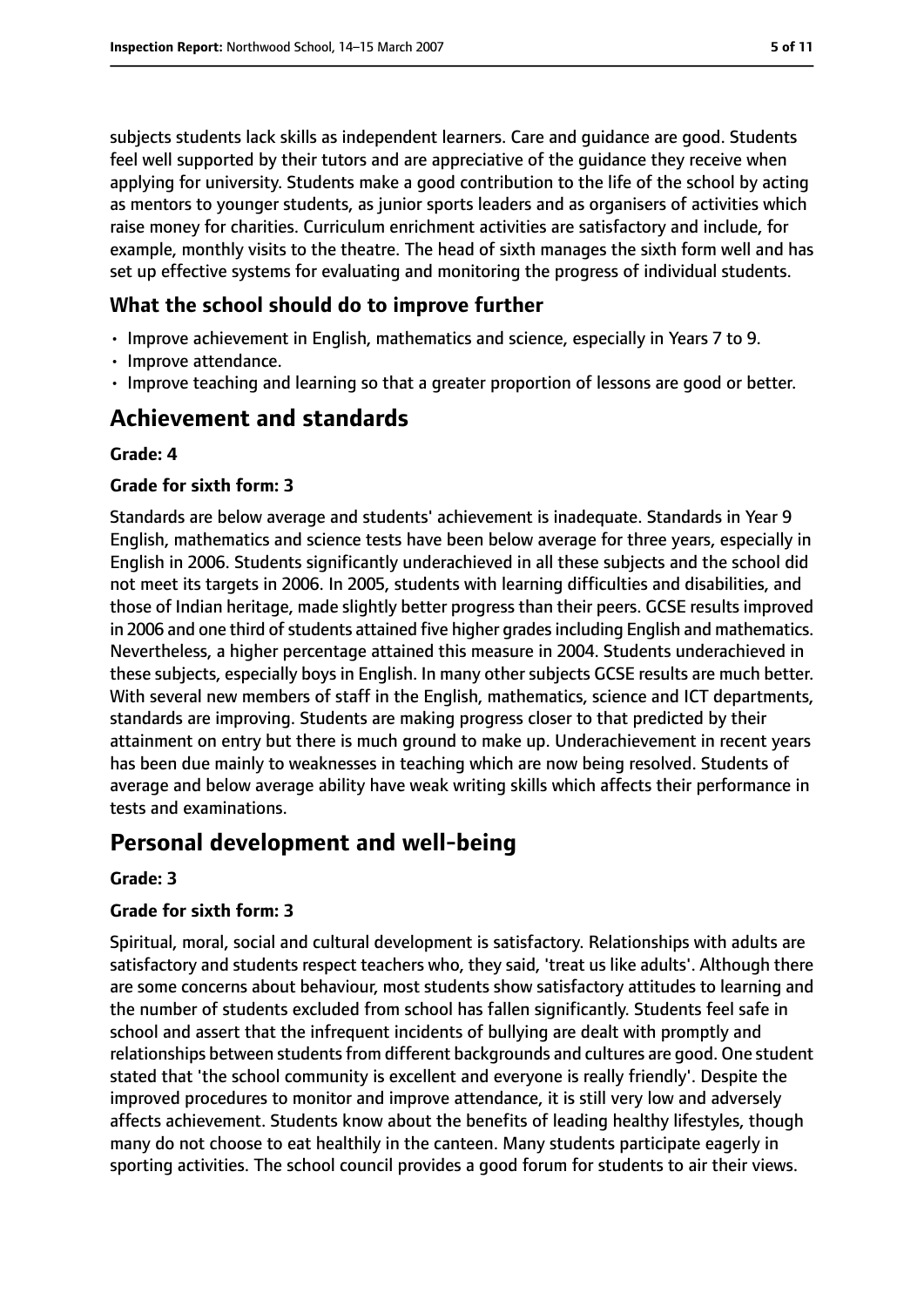Students make a solid contribution to the school community, to various charities and to local events.

# **Quality of provision**

## **Teaching and learning**

#### **Grade: 3**

#### **Grade for sixth form: 3**

The quality of teaching and learning is satisfactory. A range of teaching from outstanding to inadequate was observed during the inspection. Teachers use new technology in the classroom satisfactorily. Overall, good use is made of teaching and other assistants to support students with learning difficulties and disabilities. In an outstanding Year 11 science revision students with differing needs were given challenging work. They remained on task, were fully involved and were confident in their ability to improve. Typically, in satisfactory lessons teachers set work for some students that is either too easy or too hard. Some work is marked well and students know exactly what they must do to improve, but in others, there are too few marks or comments to be helpful. In inadequate lessons a few students disrupt the learning of others in the class. The introduction of more rigorous monitoring and support for teachers is slowly reducing the number of inadequate lessons. Nevertheless, the proportion of good or better teaching is still too low to overcome the legacy of underachievement.

## **Curriculum and other activities**

#### **Grade: 3**

#### **Grade for sixth form: 3**

In Year 7, students are taught in form groups which give them good stability throughout their first year in secondary school and supports their transition from primary school well. However, the curriculum for the lower school is not fully meeting the needs of all groups of students because there is underachievement, especially in literacy and numeracy. Work experience, citizenship, enterprise activities and the careers programmes prepare students well for their future education and training, though their command of basic literacy and numeracy skills is sometimes limited. The curriculum satisfactorily reflects the increasingly multi-cultural school population. Many students benefit from a good range of out-of-hours clubs, especially in sport and drama. The school's business and enterprise specialist status has had a good impact on broadening option choices. There is a good programme of careers guidance and work-related learning. The school has fostered good links with feeder primary schools and the local community.

#### **Care, guidance and support**

#### **Grade: 3**

#### **Grade for sixth form: 2**

The care, guidance and support of students are satisfactory. Students state that they feel safe. The school provides good support for those more vulnerable students who have additional needs. The school's commitment to the inclusion of these students and the good links with a range of external agencies helps them to achieve satisfactorily. The needs of students for whom English is an additional language are identified and supported satisfactorily. Students' academic progress is adequately monitored, most students know their targets and these are regularly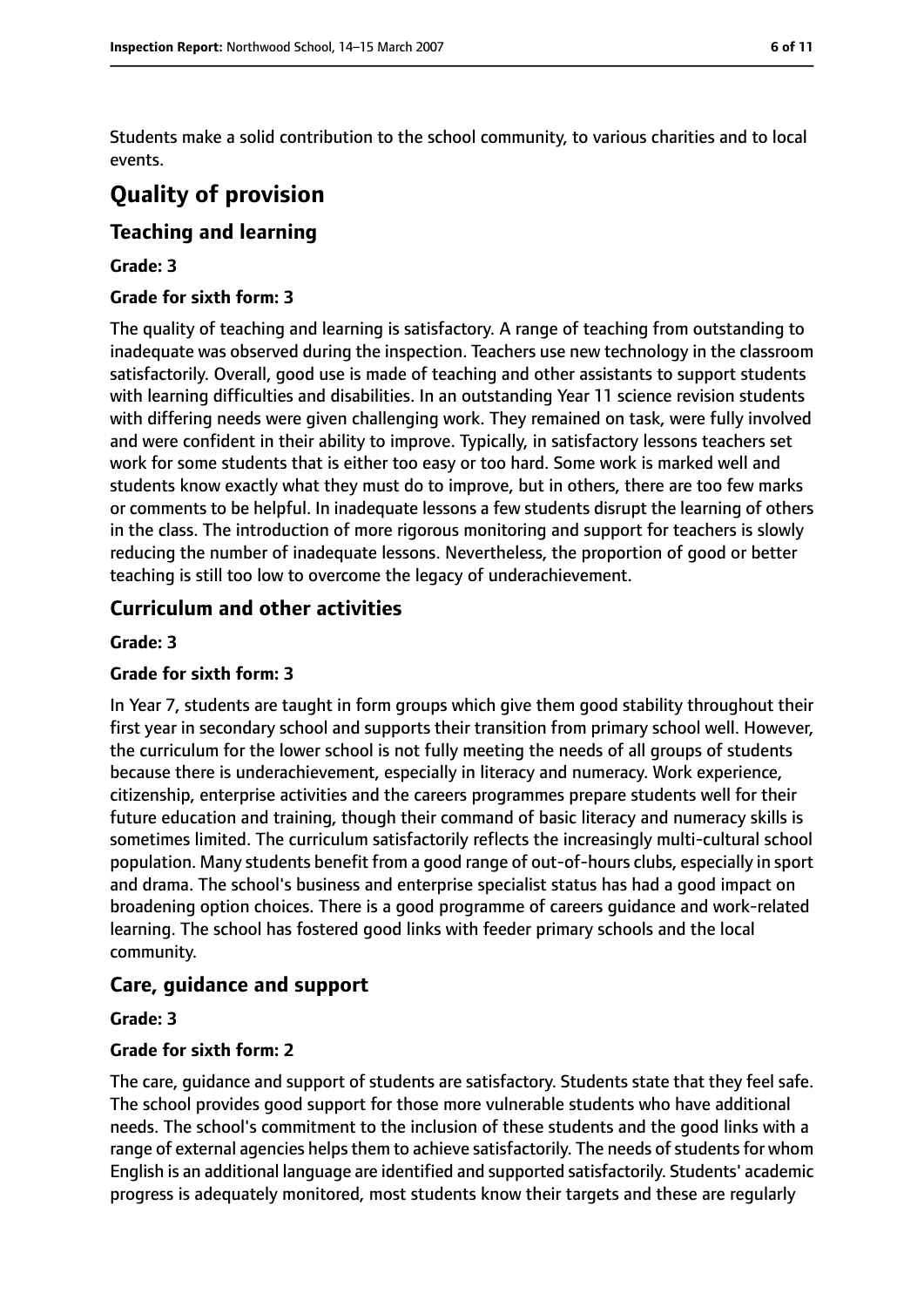discussed during academic review days each term. Healthy lifestyles are encouraged through the personal, social and health education programme and in particular the guidance about future career opportunities is good. All Year 11 students receive a well structured individual interview with a senior member of staff to provide advice on possible employment or education and training post-16.

# **Leadership and management**

#### **Grade: 3**

#### **Grade for sixth form: 3**

In the previous academic year, two long-term absences and a resignation significantly reduced the effectiveness of the senior leadership team. Although a review of all departments was carried out, underachievement and weak teaching were not highlighted early enough. Teacher absences in several subjects also contributed to the drop in standards in the Year 9 tests. The school's self-evaluation is realistic and the headteacher has made the right appointments to steer improvements. Two deputy headteachers took up post in September 2006 and two middle managers were appointed to join the senior leadership team. The school has the capacity to improve because leadership and management are now satisfactory and are bringing about improvements. Senior leaders are monitoring subject leaders' work more sharply. Standards are improving. The school is now providing value for money. The quality of subject leadership in the past was variable, ranging from good to poor. Training, focused on subject leaders monitoring and taking responsibility for standards, has improved the situation as has the appointment of several good teachers and effective subject leaders for mathematics, science and ICT. The governors' confidence in the headteacher has not wavered. When the school had little useful value-added data governors were not in a position to interrogate standards in detail. They now have this information and are beginning to use it effectively to monitor achievement. They are fully aware of the factors that contributed to the school's difficulties in the last academic year and can point to significant improvements in achievement since the start of the academic year.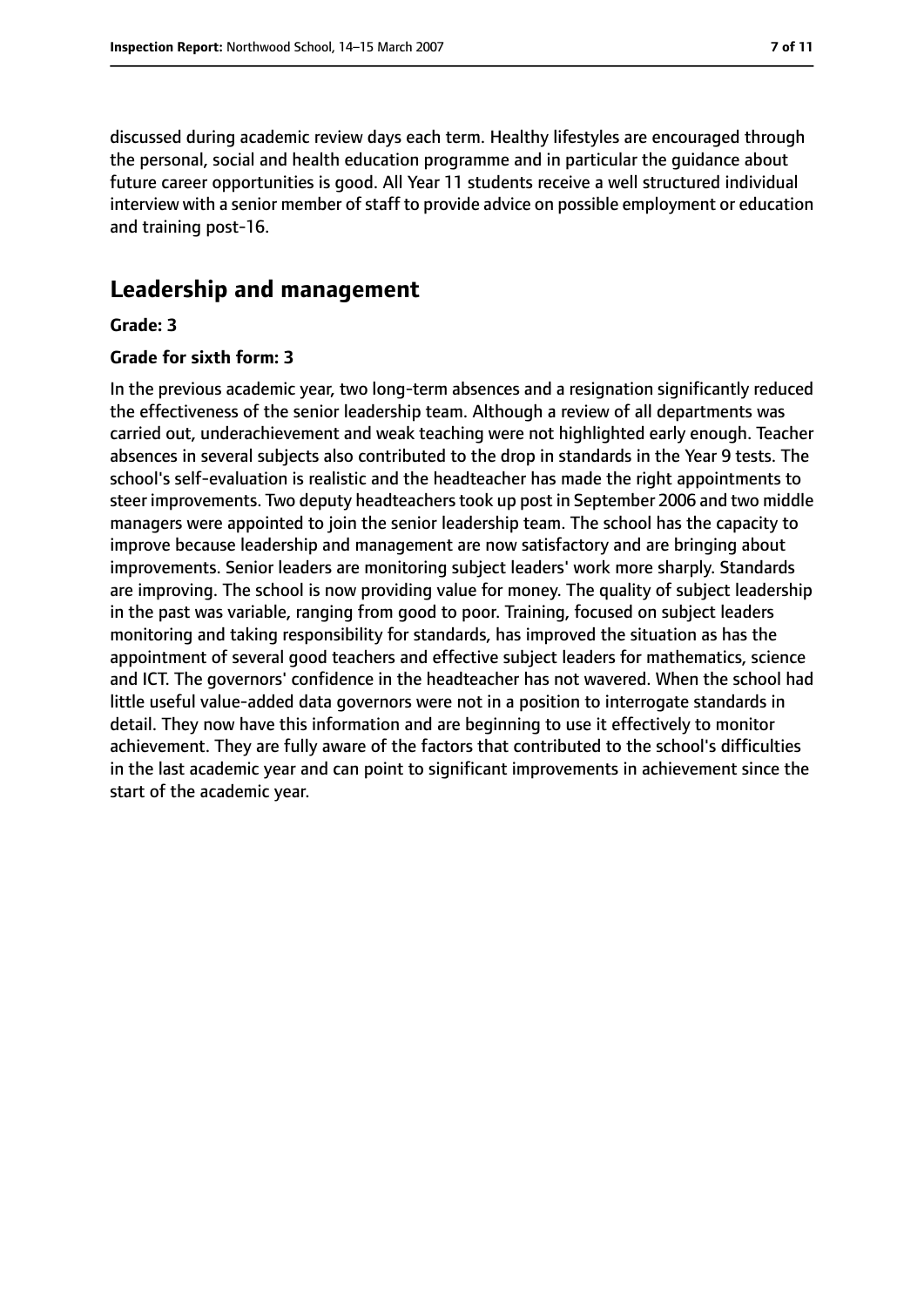**Any complaints about the inspection or the report should be made following the procedures set out in the guidance 'Complaints about school inspection', which is available from Ofsted's website: www.ofsted.gov.uk.**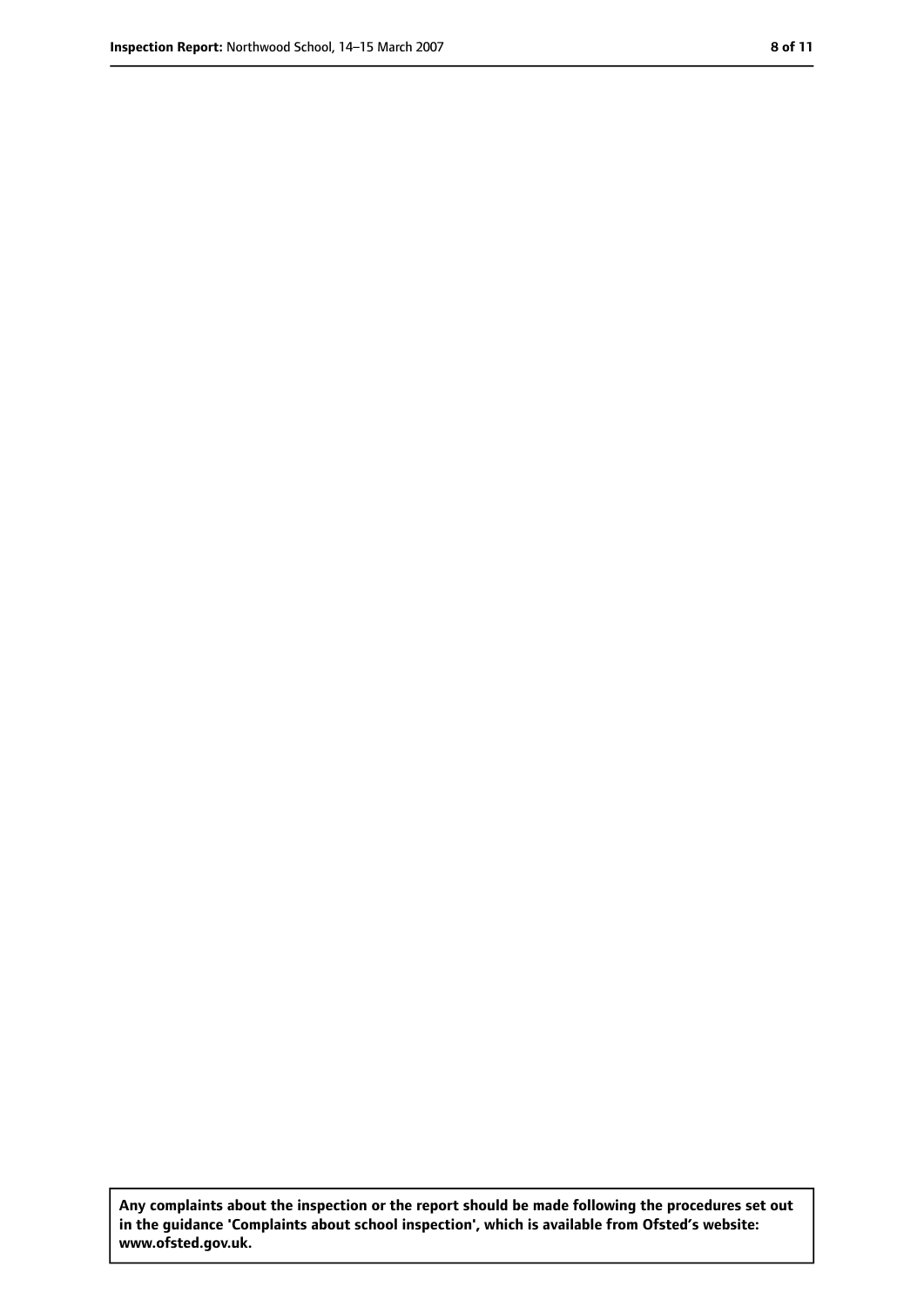#### **Annex A**

# **Inspection judgements**

| Key to judgements: grade 1 is outstanding, grade 2 good, grade 3 satisfactory, $\vert$ | School         | $16-19$ |
|----------------------------------------------------------------------------------------|----------------|---------|
| and arade 4 inadeauate                                                                 | <b>Overall</b> |         |

# **Overall effectiveness**

| How effective, efficient and inclusive is the provision of<br>education, integrated care and any extended services in meeting<br>the needs of learners? |    |     |
|---------------------------------------------------------------------------------------------------------------------------------------------------------|----|-----|
| How well does the school work in partnership with others to<br>promote learners' well-being?                                                            |    |     |
| The effectiveness of the school's self-evaluation                                                                                                       |    |     |
| The capacity to make any necessary improvements                                                                                                         |    |     |
| Effective steps have been taken to promote improvement since<br>the last inspection                                                                     | No | Yes |

# **Achievement and standards**

| How well do learners achieve?                                                                               |  |
|-------------------------------------------------------------------------------------------------------------|--|
| The standards <sup>1</sup> reached by learners                                                              |  |
| How well learners make progress, taking account of any significant<br>variations between groups of learners |  |
| How well learners with learning difficulties and disabilities make<br>progress                              |  |

# **Personal development and well-being**

| How good is the overall personal development and<br>well-being of the learners?                                  |  |
|------------------------------------------------------------------------------------------------------------------|--|
| The extent of learners' spiritual, moral, social and cultural<br>development                                     |  |
| The behaviour of learners                                                                                        |  |
| The attendance of learners                                                                                       |  |
| How well learners enjoy their education                                                                          |  |
| The extent to which learners adopt safe practices                                                                |  |
| The extent to which learners adopt healthy lifestyles                                                            |  |
| The extent to which learners make a positive contribution to<br>the community                                    |  |
| How well learners develop workplace and other skills that will<br>contribute to their future economic well-being |  |

## **The quality of provision**

| How effective are teaching and learning in meeting the<br>full range of the learners' needs?          |  |
|-------------------------------------------------------------------------------------------------------|--|
| How well do the curriculum and other activities meet the<br>range of needs and interests of learners? |  |
| How well are learners cared for, guided and supported?                                                |  |

 $^1$  Grade 1 - Exceptionally and consistently high; Grade 2 - Generally above average with none significantly below average; Grade 3 - Broadly average to below average; Grade 4 - Exceptionally low.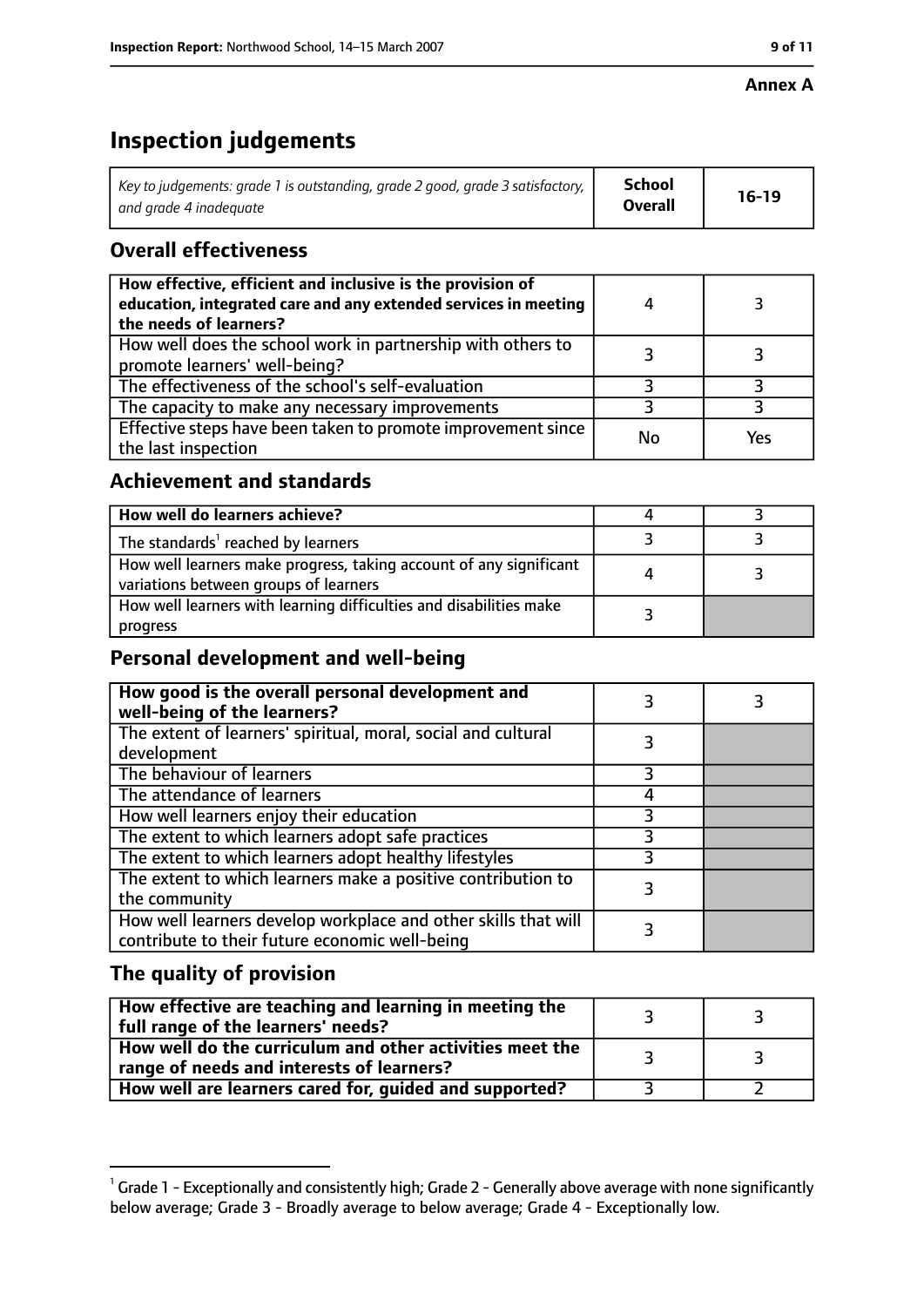#### **Annex A**

# **Leadership and management**

| How effective are leadership and management in raising<br>achievement and supporting all learners?                                                 |     |     |
|----------------------------------------------------------------------------------------------------------------------------------------------------|-----|-----|
| How effectively leaders and managers at all levels set clear<br>direction leading to improvement and promote high quality of<br>care and education | 3   |     |
| How effectively performance is monitored, evaluated and<br>improved to meet challenging targets                                                    | 3   |     |
| How well equality of opportunity is promoted and discrimination<br>tackled so that all learners achieve as well as they can                        | 3   |     |
| How effectively and efficiently resources, including staff, are<br>deployed to achieve value for money                                             | 3   |     |
| The extent to which governors and other supervisory boards<br>discharge their responsibilities                                                     | 3   |     |
| Do procedures for safequarding learners meet current<br>qovernment requirements?                                                                   | Yes | Yes |
| Does this school require special measures?                                                                                                         | No  |     |
| Does this school require a notice to improve?                                                                                                      | Yes |     |